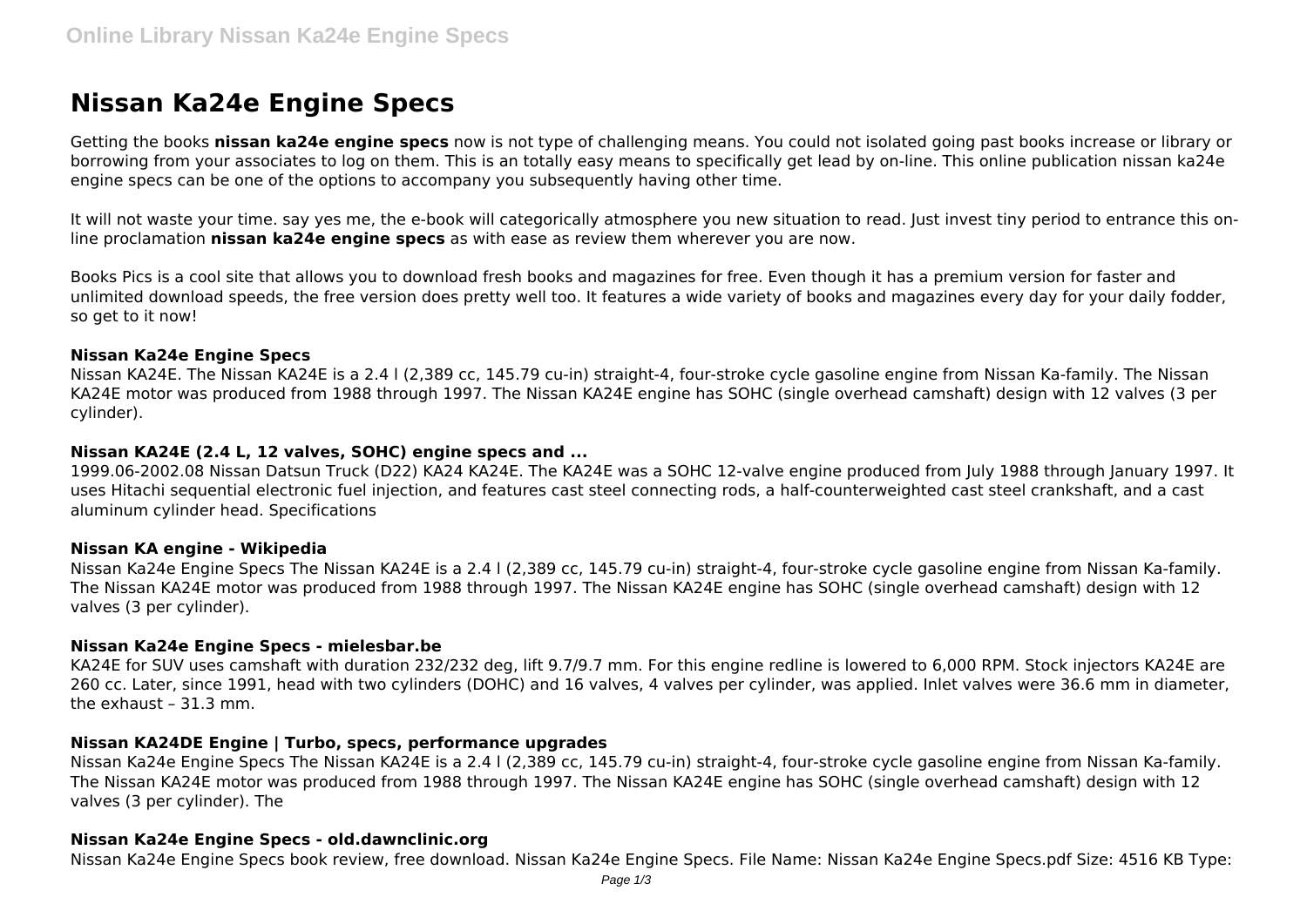PDF, ePub, eBook: Category: Book Uploaded: 2020 Nov 18, 01:50 Rating: 4.6/5 from 806 votes. Status: AVAILABLE Last checked ...

# **Nissan Ka24e Engine Specs | bookstorrent.my.id**

KA24DE: Engine Basics and Specs. The KA24DE is a 2.4L inline four-cylinder engine that uses an iron cylinder block with an aluminum cylinder head. Part of the reason Nissan used an iron cylinder block was to save money. The engine was intended for use in light trucks and SUVs, so weight saving wasn't a significant concern.

# **KA24DE: Everything You Need to Know | Specs and More**

The KA24E was a SOHC 12-valve engine produced from July 1988 through January 1997. It uses Hitachi sequential electronic fuel injection, and features cast steel connecting rods, a half-counterweighted forged steel crankshaft, and a cast aluminum cylinder head.

# **Nissan ka Engine**

1988–2004 Nissan KA engine — 2.0/2.4 L — KA20DE, KA24E, KA24DE 1989 - present Nissan NA engine — 1.6/2.0 L — NA16, NA20 - replacement of Z series and mostly used in commercial vehicles. Designed based on Z series.

# **List of Nissan engines - Wikipedia**

The engine is based on the Nissan VG engine and was only used for the Nissan Maxima J30 (1992-1994 model years). It produces 190 HP (142 kW, 193 PS) at 5,600 rpm, the torque is 260 N⋅m (26.5 kg·m, 191.7 lb⋅ft) at 4,000 rpm.

## **List of Nissan engines: Gasoline (Petrol) and Diesel**

The overall result was that the engine's 155 hp was an improvement of 15 hp over the KA24E. This engine also provided an additional 8 lb-ft of torque. Head and Valvetrain Specs. The KA24DE is built with cast iron block and an aluminum head. The valvetrain for this engine, as already alluded to, is dual overhead camshaft.

# **Nissan KA24DE Engine Specs - HCDMAG.COM**

Nissan Ka24e Engine Specs The Nissan KA24E is a 2.4 l (2,389 cc, 145.79 cu-in) straight-4, four-stroke cycle gasoline engine from Nissan Ka-family. The Nissan KA24E motor was produced from 1988 through 1997. The Nissan KA24E engine has SOHC (single overhead camshaft) design with 12 valves (3 per cylinder). Page 3/10

# **Nissan Ka24e Engine Specs - trumpetmaster.com**

KA24DE Engine Specifications. The KA24 engine is crafted with shaped iron block and an aluminum head. The valvetrain for this engine, is dual overhead camshaft. This 4 cylinder engine has a total amount of 16 valves, with 2 intake and 2 exhaust valves every cylinder. The KA24DE engine is very similar to the KA24E, but you will find a few fundamental differences that separate these kinds of engines. The only major change is the cylinder head design.

#### **Facts You Should Know About Nissan KA24DE Engine**

In the Nissan Hardbody and Frontier applications a crank girdle was not used.The KA24E was a SOHC12-valve engine produced from July 1988 through January 1997. It uses SEFI fuel injection, and features forged steel connecting rods, an internally balanced forged steel crankshaft, and a cast aluminum intake manifold.